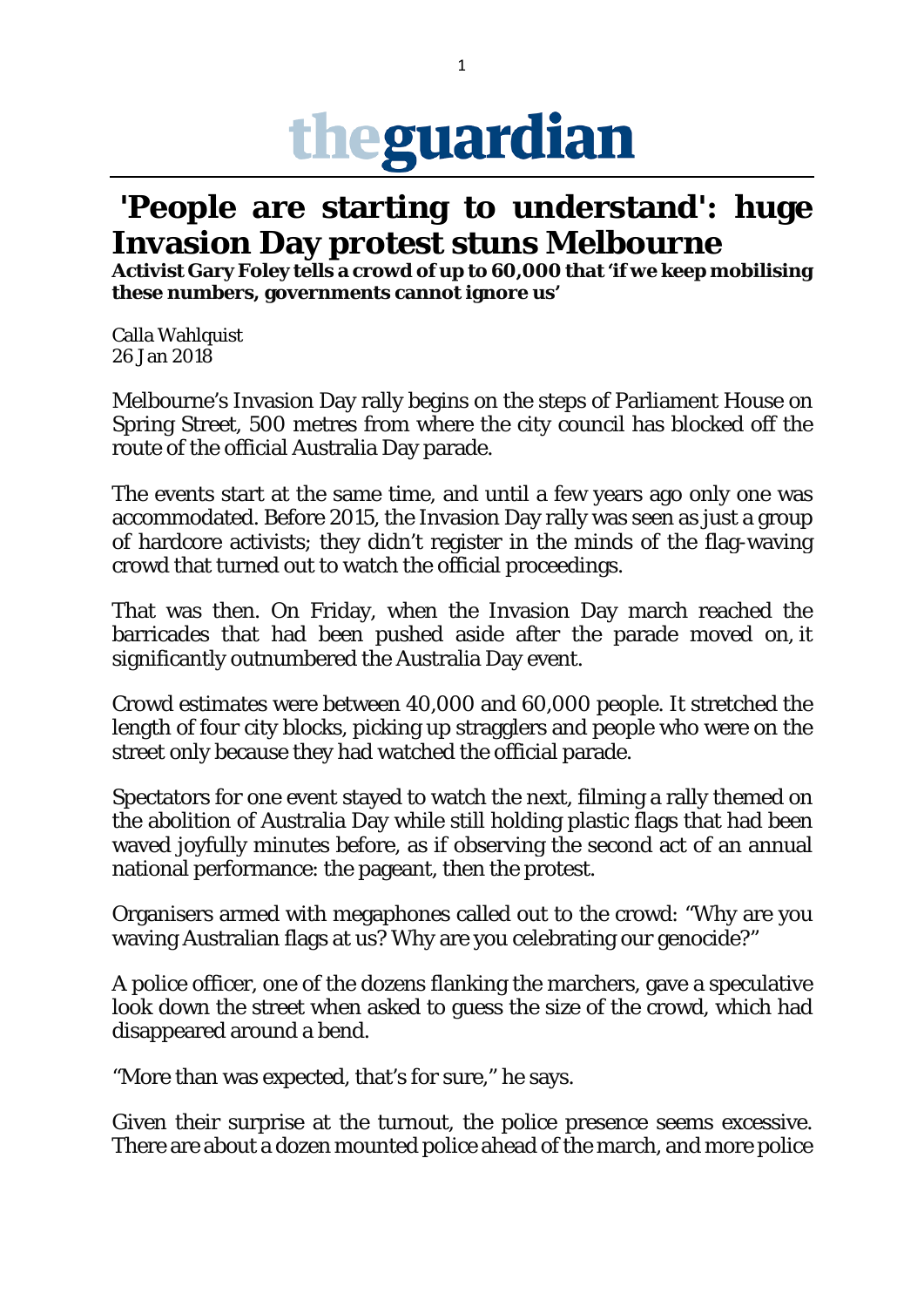on foot stationed at regular intervals. There is nothing for them to do except watch.



As the march moves down Swanston Street towards Flinders Street station, where it will stop for speeches from grassroots political leaders Gary Foley and Jenny Munroe, an Aboriginal police liaison officer leans on the barrier to have a chat to a young Koori man who split off from the crowd to shake his hand.

It's sweaty and friendly and polite. Aboriginal and Torres Strait Islander peoples are here to talk. Non-Indigenous people are here to listen.

Before leaving Spring Street, Bill Nicholson, a Wurundjeri man who gave the welcome to country, says the size of the crowd, and the mix of Indigenous and non-Indigenous protesters, gives him hope.

"People are starting to connect, people are starting to understand, and I'm just blown away seeing all you people out here supporting us," he says.

Speaking from the back of the ute that doubled as a stage, historian and writer Tony Birch says those who built Victoria's parliament in 1856 would be shocked and dismayed to learn that Nicholson and other Wurundjeri people had survived and thrived 160 years later.

"If there is anything to celebrate today it's the fact that Bill Nicholson and his mob are here," Birch says.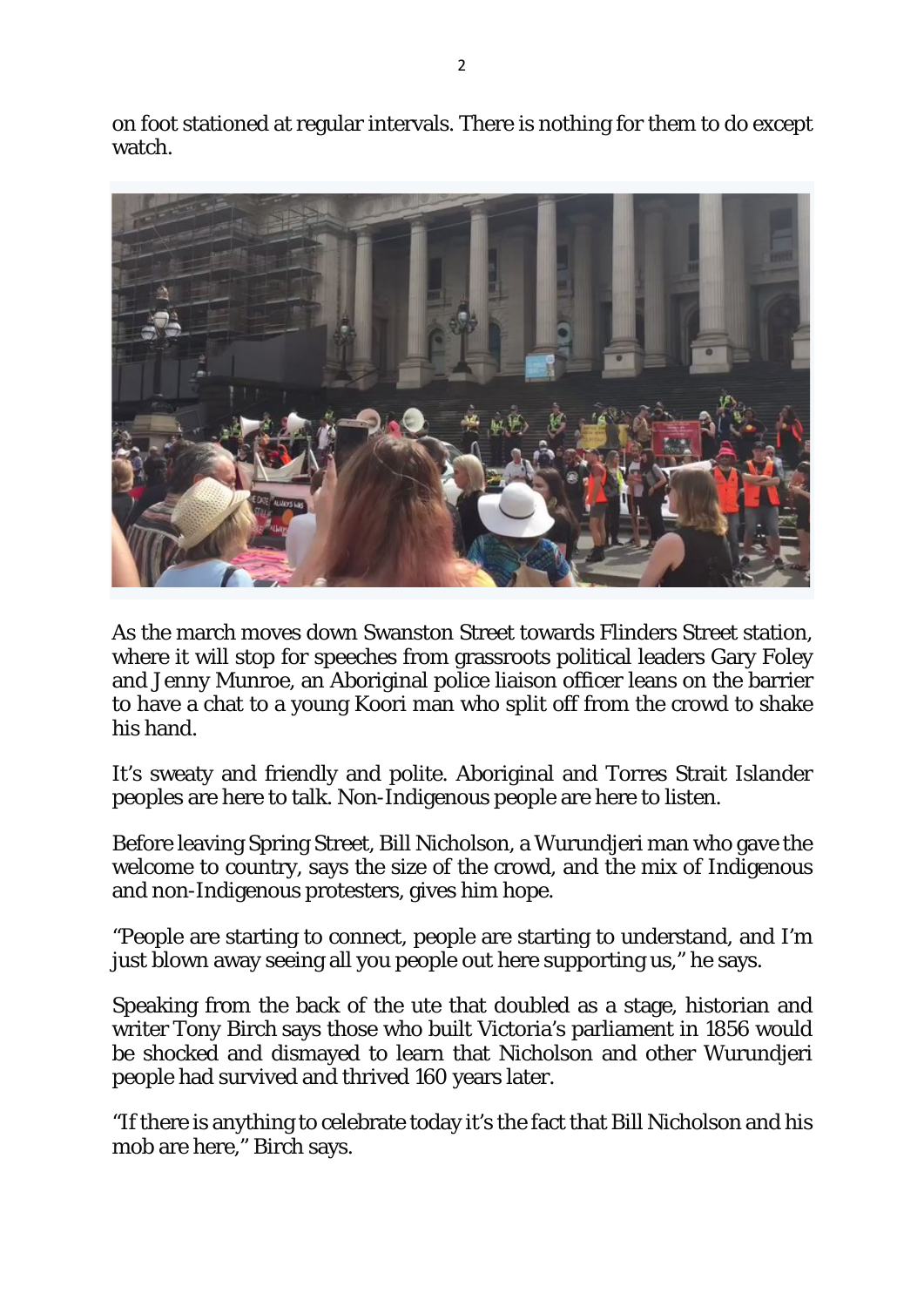Birch says the message is "abolish Australia Day" because Australia has not yet come together in a way worthy of celebration.

"To those who are suggesting that we change the date, for those who are suggesting we hold this event on another date, this country does not deserve a day of national celebration in any capacity," he says.

Among the marchers are Serena Thompson and Ethan Taylor, two young Aboriginal people. The crowd represents solidarity and safety for Thompson, two things she says Aboriginal and Torres Strait Islander people have not always been sure of in Australia's 230-year history.

"Historically it is a very violent day, so it's actually having people and having a space where you know you're going to be safe," she says.

Taylor marches for survival.

"To join in the rally demonstrates that we are here, we've survived, that we are resisting all the injustices that have been done to us," he says. "We as a people are strong and we are going to fight against what has happened to us."

Candice Pears has brought her sons Hunter, seven, and Kyan, eight, to the march. Hunter is holding a bouquet of flowers to be laid on the steps of parliament, commemorating the 80th anniversary of the day of mourning protest. As an African-Australian, Pears says, she has sympathy with people who have been displaced.

When the march reaches Flinders Street station and spills over the steps of St Paul's Cathedral and into Federation Square, Foley, once a Black Panther and now professor of history at Victoria University, climbs on to the back of the ute.

"I haven't seen a crowd like this since the 1970s, the heyday of the Aboriginal political movement," he says. "If we keep mobilising these sort of numbers, governments cannot ignore us."

With a captive audience of up to 60,000 people, Foley delivers a history lesson, running through Indigenous protests from the 1938 day of mourning to the tent embassy in 1972 and opposition to the bicentennial in 1988.

"This is the stuff you don't get taught in schools," he says. "This is the sort of history that you need to make an effort and educate yourself about, so that you've got a greater understanding next year, when 100,000 people turn out here.